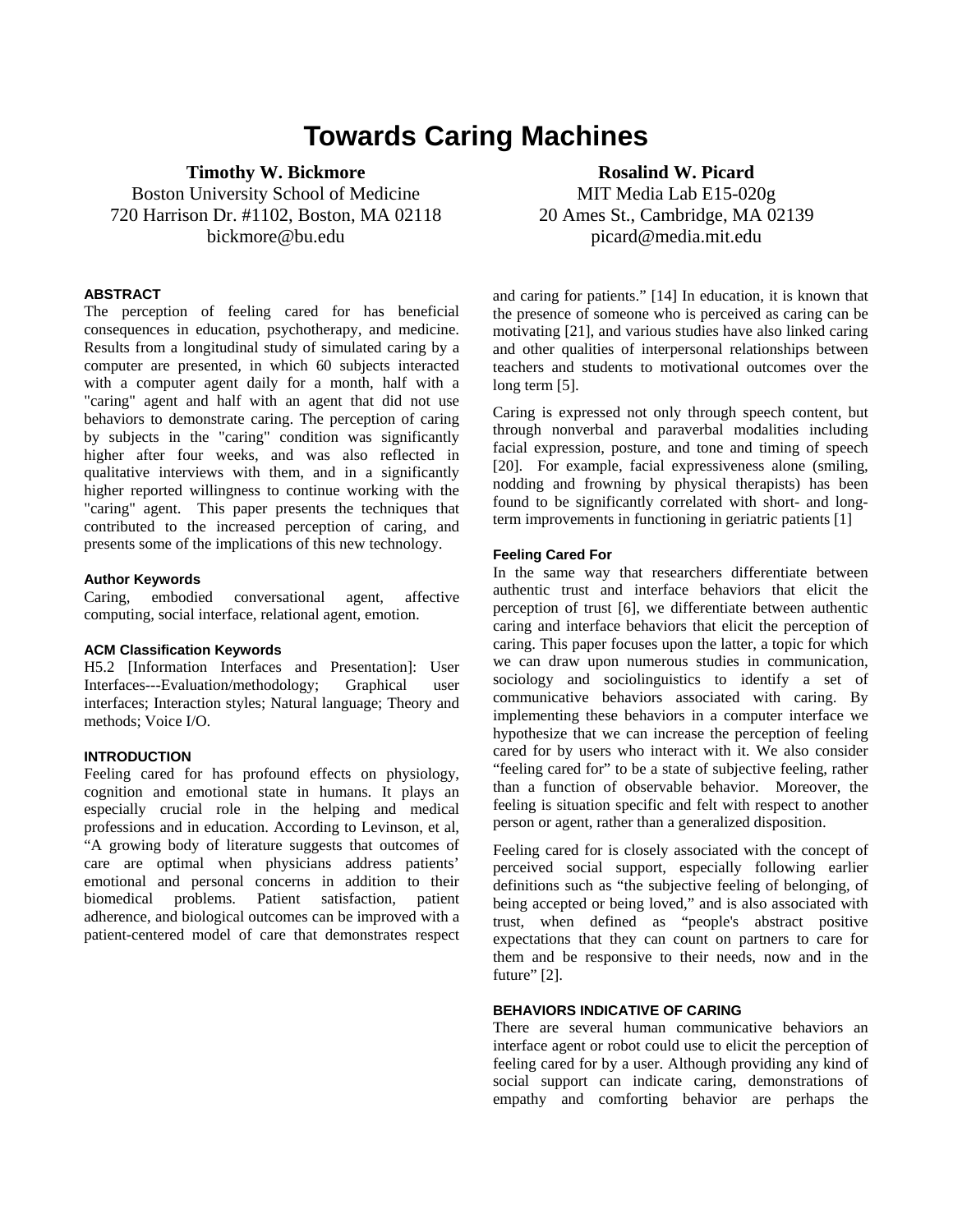quintessential examples, and are widely cited in the helping literature as being key in achieving desired outcomes [11,20]. Other behaviors that can contribute to an impression of caring include social dialogue, selfdisclosure, emphasizing commonalities, meta-relational communication (particularly emotional aspects) talking about the past and future together, continuity behaviors (appropriate greetings and farewells and talk about the time spent apart), and reference to mutual knowledge, as well as explicit messages of esteem (see [3] for a summary).

As mentioned above, there are also nonverbal behaviors indicative of caring such as facial expressiveness (including displays of concern), head nodding, and tone and timing of speech. Nonverbal "immediacy" behaviors—including close conversational distance, direct body and facial orientation, forward lean, increased and direct gaze, frequent gesturing and postural openness—have been found to project liking for the other and engagement in the interaction, and to be indicative of caring [19]. Of course, to use these behaviors a computer (or robot) needs to have a body capable of conveying these human-like behaviors [7].

# **PREVIOUS WORK**

The most relevant work to date on computer caring is the CASPER affect-management agent developed by Klein [12]. The system uses active listening techniques (displays of empathy) via text menus, and was shown to be significantly more effective at alleviating computer users' frustration compared with identical systems that only allowed users to express their feelings (vent) or ignored their feelings altogether. However, subjects were not explicitly asked if they felt cared for by the computer, so it is unknown whether the computer had any impact on this.

Although there have not been any studies to date on the ability of computer agents to affect the feeling of being cared for, there have been many studies on the ability of computer agents to affect related psychosocial constructs, such as liking of and trust in the agent. Reeves and Nass demonstrated the ability of computers to increase users' liking of them through the use of flattery, praise of other computers, matching the user in personality, or the use of "in-group" cues [18]. Morkes, Kernal and Nass demonstrated that computer agents that use humor are rated as more likable, competent and cooperative than those that do not [15]. There have also been several studies on the ability of computers to affect users' trust in them. Embodied pedagogical agents, especially those that are highly expressive, have been found to increase students' perceptions of trust: such agents are perceived as helpful, believable, and concerned [13]. Mulken, et al, found that personification of an interface by itself does not appear to be a sufficient condition for raising the trustworthiness of a computer [16]. In an experiment with REA—a life-sized, animated virtual real estate agent—Bickmore showed that the agent's use of social dialogue increased trust in it for extroverts (for introverts it had no effect) [4].

Other studies have demonstrated that (at least some) people seem to form emotional bonds with computer agents and robots. In a recent study of AIBO robotic dog owners, Friedman found that several owners indicated they felt a reciprocal emotional connection with their virtual pet [9].

Finally, the University of Pittsburgh/CMU Nursebot project involves the development of an autonomous robot for eldercare that, among other functions, is intended to provide social interaction for isolated elders. In an experiment involving this robot, Kiesler and Goetz found that subjects performed more physical exercise for a serious but caring version of the robot compared to a playful version [10].

# **A STUDY ON THE EFFICACY OF A CARING AGENT**

Evidence that computers can instill a sense of caring comes from a recently completed study on the longitudinal effects of relationship-enhancing behaviors used by a computer agent on measures of user-computer relationship quality [3]. In this study the agent—named Laura—played the role of an exercise advisor designed to help subjects through a behavior change program designed to increase their physical activity levels. The agent appeared as an embodied conversational agent [7], whose speech and nonverbal behavior (including hand gestures, eye gaze behavior, posture shifts, head nods, proximity and facial expressions) were controlled using the BEAT text-to-embodied speech engine [8] (see Figure 1). Subjects conducted a 10 minute interaction with Laura daily on their home computers for one month, during which Laura provided feedback on their exercise behavior, helped them overcome obstacles to exercise, provided educational content related to exercise, and obtained and followed up on commitments to exercise.

A RELATIONAL version of the agent used all of the caring behaviors described above. For example, if a subject indicated they were not feeling well (and thus unable to exercise), Laura provide appropriate empathetic feedback while exhibiting a concerned facial expression (as in Figure 1). A NON-RELATIONAL version of the agent delivered identical health content but had all caring and relational behaviors removed.

The principal outcome measure used in the study was the Working Alliance Inventory, a 36-item self-report questionnaire used in psychotherapy that measures the trust and belief that the therapist and patient have in each other as team-members in achieving a desired outcome [11]. The bond subscale of this instrument assesses the emotional bond between the helper and helpee and includes questions that specifically address the helpee's feeling cared for.

Thirty-three subjects completed the month of interactions with the RELATIONAL agent and twenty-seven subjects completed interactions with the NON-RELATIONAL agent. Subjects were recruited from the MIT campus, were mostly (69%) students and were 60% female (balanced across the two conditions).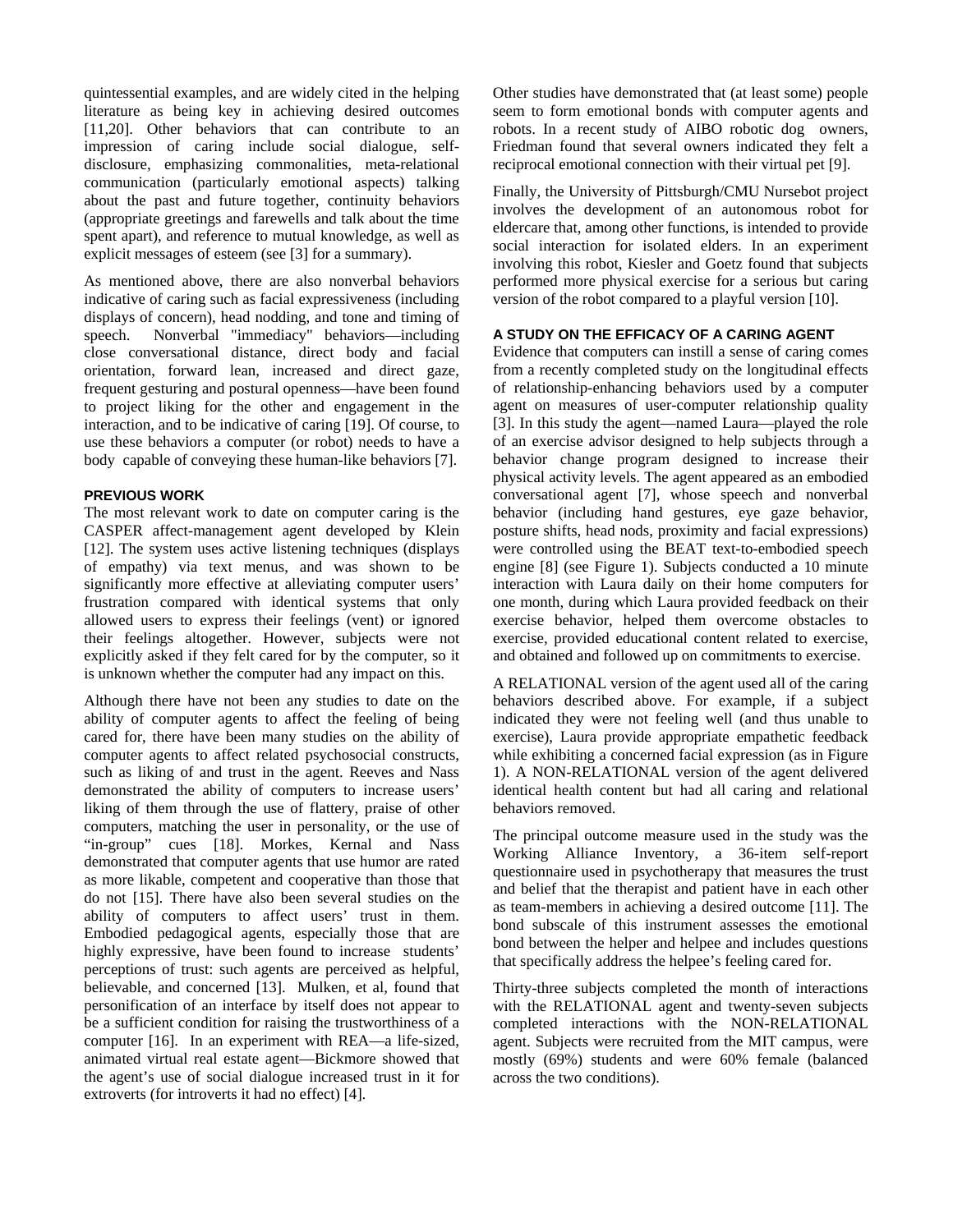

**Figure 1. Exercise Advisor Agent**

## **Quantitative Results**

In this paper we only describe results that are particularly relevant to the notion of caring; for a full description see [3]. These results include the following items from the bond subscale of the Working Alliance Inventory, evaluated after four weeks of daily interaction. Subjects in the RELATIONAL condition indicated significantly greater agreement (on 7-point Likert scales) with the following items, compared with subjects in NON-RELATIONAL:

- "I feel that Laura cares about me in her own unique way, even when I do things that she does not approve of."  $t(60)=2.39$ , p<.05
- "I feel that Laura, in her own unique way, is genuinely concerned about my welfare."  $t(60)=2.19$ , p<.05
- "I feel that Laura, in her own unique way, likes me."  $t(60)=2.56, p<.05$
- "Laura and I trust one another."  $t(60)=2.05$ , p<.05

When asked at the end of the month if they would like to continue working with Laura, subjects in the RELATIONAL condition also responded much more favorably than the NON-RELATIONAL group,  $t(57)=2.43$ , p=.009.

One behavioral measure related to caring was evaluated. In the closing session, subjects were given a choice of farewell greetings to say goodbye to the agent. Significantly more subjects in the RELATIONAL group (69%) chose the most sentimental farewell ("Take care Laura, I'll miss you." vs. "Bye.") than in the NON-RELATIONAL condition (35%),  $t(54)=2.80, p=.004.$ 

# **Qualitative Feedback**

After the experiment and before the debriefing, we asked subjects about their experiences with Laura. First, when asked whether they liked the overall concept of conversing with and relating to an animated character, subjects reported strong opinions on both sides of the issue. Representative responses included:

- "It was a really, really great idea to have some kind of animated character because it makes you feel like you're actually talking to a person rather than having words on the computer screen."
- "Personally I detested Laura."
- "I like talking to Laura, especially those little conversations about school, weather, interests, etc. She's very caring. Toward the end, I found myself looking forward to these fresh chats that pop up every now and then. They make Laura so much more like a real person."

When asked "Do you feel that she really cared about you?", many subjects responded affirmatively but qualified their responses with comments such as:

- "Yes, as much as a computer can care."
- "Yea, I think there was an illusion there that she did."
- "As much as it mattered to ... I never forgot that it was a computer program, but you'll notice that I find myself calling her by feminine pronouns rather than calling her an 'it'. So, I definitely remembered that she was a computer program, but I did feel like it was a more personal interaction than that."

Other subjects responded with uncertainty about the concept of Laura "caring":

- "I find 'care' to be a funny term to use with a computer character. I felt like it was helpful to have positive reinforcement, even if it was from a computer character."
- "She's a computer character. I don't know if she cared about me. I don't know if she feels. She's a character and has a role, but I don't know if she has feelings. But, it worked for me and I'm happy."

Finally, there was a group of subjects who answered negatively, emphasizing Laura was a machine.

- "No, not really, because I plugged in a number and she had a script."
- "No. I felt like I was talking to a robot, to a machine."

These responses illustrate a range of user feedback about a system that might evoke feelings of caring – from liking to disliking, from acceptance of the effects to denial of any effects.

# **CONCLUSION, IMPLICATIONS AND FUTURE WORK**

This paper has described the background and motivation for building computers that elicit the perception of caring, together with a set of behaviors that were implemented and tested in a month-long study, and which resulted in a significant impact on people's perception of caring.